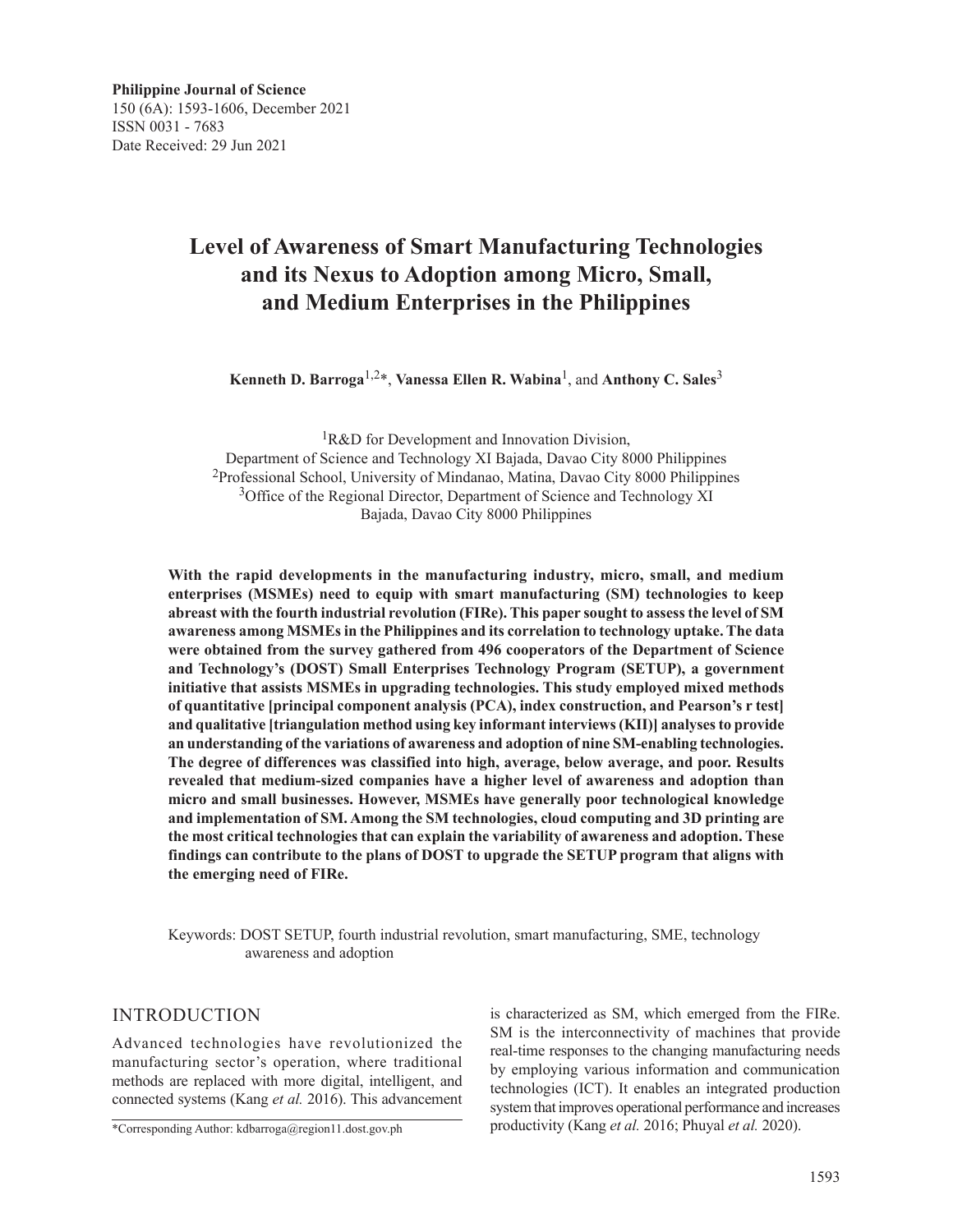Despite various advantages of SM, MSMEs are still at the advent of this transformation. In a global study conducted in over 25 countries, a few MSMEs have fully implemented approaches towards FIRe, and the majority are in their development stage (Flores *et al.* 2018). Moeuf *et al.* (2017) reveal that MSMEs still neglect cutting-edge technologies and only utilize machinery that is less costly and least revolutionary. This slow shift has been attributed to several challenges. Knowledge and financial constraints were identified by Masood and Sonntag (2020) as the ultimate barriers. Sommer (2015) and Rauch *et al.* (2019) highlight the undeveloped capabilities of MSMEs in staff proficiencies and technological capacity that influence this issue. The owner and employees' awareness about the technology is also critical to SM implementation (Mittal *et al.* 2019; Yu and Schweisfurth 2020). These hindrances are also observed in the Philippine context – characterized by a lack of knowledge and skills competencies, a weak technology base, and poor infrastructure (WEF 2018). With the growing demand for inclusive digital transformation, governments are crafting policies and programs to support the business sector, focusing on MSMEs to remain competitive. Some of the recognized international efforts include the "Industry 4.0 Testlabs" of Australia, France for its "Industrie du Futur," Italy's "Impresa 4.0," Portugal for the "Indústria 4.0", Spain for the "Industria Conectada 4.0," and "Industry4WRD" of Malaysia (MITI 2018; Yang and Gu 2021).

In the Philippines, the complementing policy is the Inclusive Innovation Industrial Strategy  $(i^3s)$  (Aldaba 2018). Another government program specific to technology uptake is the SETUP of DOST. SETUP assists the MSMEs in implementing technological innovation to enhance their operations and increase productivity and competitiveness.

With the relevance of FIRe, the DOST plans to upgrade its current program to SETUP 4.0 (DOST 2020). Cooperators are likely to participate in FIRe as the former program showed a high impact on the enterprise's technology and innovation qualities (Rivera *et al.* 2020) and positively contributes to poverty reduction (Barroga *et al.* 2020). Following Mittal *et al.* (2019) and Sopadang *et al.* (2020), the transition will be positively realized if there is an understanding of the current position of businesses towards a technology shift. Thus, there is a need to investigate the level of MSME's awareness of SM and its correlation to adoption since it is not yet comprehensively explored. Given that knowledge is the first stage of technology uptake according to Roger's diffusion of innovation (DOI) theory (Sahin 2006), the evaluation of MSME's extent of awareness and implementation of the emerging technologies is an essential step for countries that are still in the planning phase of the shift.

This study identifies how aware Philippine MSMEs are in terms of SM and their level of adopting these technologies. Aligning to the purpose of this study and the complexity of SM, MSMEs involved are the SETUP cooperators – which have been exposed to technological innovations – signifying their disposition to incorporate new technologies. Specifically, this study addressed the following objectives: [1] determine the most important SM technologies that can explain the variability of awareness and adoption among MSMEs, [2] assess the level of awareness of SM technologies among MSMEs, and [3] evaluate the relation of awareness to the adoption of SM technologies among MSMEs.

This paper is divided into five sections. Section 1 presents the statement of the problem and the research objectives. Section 2 details literature on SM, its concept and enabling technologies, and the awareness and adoption of SM among MSMEs that support the theoretical framework and its hypotheses. The third section explains the conceptual framework and the material and methods used in the analysis. The fourth section discusses the relevant findings relative to the hypotheses. Finally, the conclusion and recommendations are provided in the last section of this paper.

### **Literature Review**

As the forefront of Industry 4.0, SM is an outcome of continuous technological developments from the previous industrial revolutions (Phuyal *et al.* 2020). It is a concept created to enhance the competitiveness of the manufacturing industry through the convergence of technology, people, and information (Akinlabi *et al.* 2020). Manufacturing today allows machines to communicate with one another, where data is transmitted throughout the entire system, enabling them to control and respond to enterprises' varying problems (Kang *et al.* 2016; Mittal *et al.* 2019). The realization of SM depends on the integration of cross-cutting technologies such as the internet of things (IoT), cyber-physical systems (CPS), artificial intelligence (AI), radio frequency identification (RFID), robotics, big data analytics (BDA), cloud computing, 3D printing, and augmented reality (AR). These nine are the underlying technologies for SM utilized by early adopters and leading industrial economies like the United States, Germany, and Korea (Kang *et al.* 2016; Yang and Gu 2021). At present, the recent advances in new methods and technologies have evolved into different forms. Mittal *et al.* (2019) comprehensively listed 38 technologies associated with SM, but they showed resemblances of characteristics and interdependencies of functions. Considering the semantic similarity, it derived the same technologies as Kang *et al.* (2016) and Yang and Gu (2021). As suggested, the nine technologies are key to achieving a high level of smartness in a manufacturing firm and are, hence, considered in this study. The core technologies, their role in SM, and their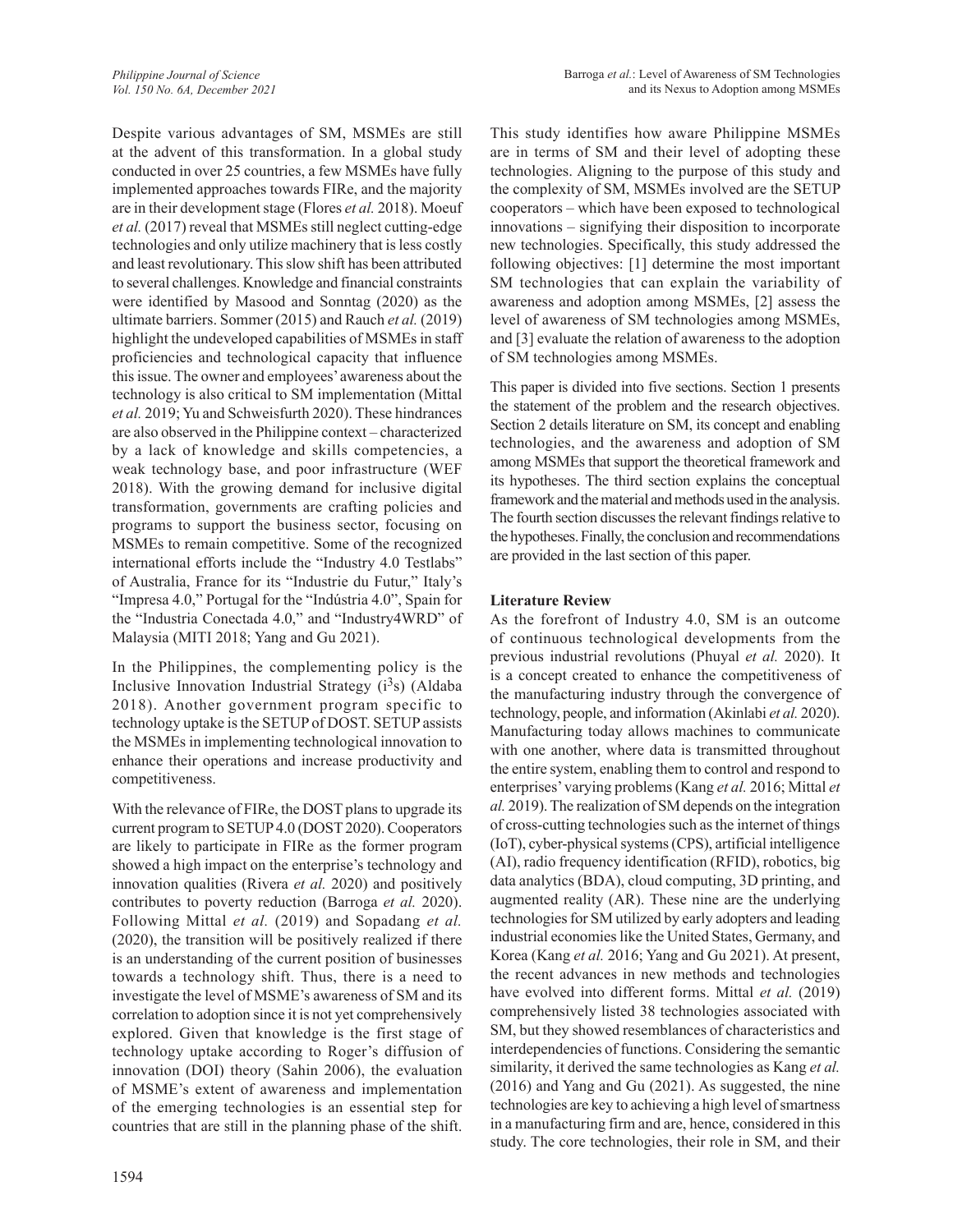compatibility with the qualities of MSMEs are further discussed below.

*1) IoT***.** IoT is a group of physical objects linked together through the internet or local network (Hansen and Bogh 2021). In manufacturing, objects may refer but are not limited to machines, controllers, sensors, and products. Thus, the internet-based IoT connects all manufacturing things to reach an effective digital integration of the entire value chain – from planning to execution (Yang *et al.* 2019). Moeuf *et al.* (2017) found that IoT is one of the most utilized SM-enabling technology among MSMEs because of its lower upfront costs. Out of the 12 Industry 4.0 technologies measured by Hanafiah and Somroo (2021), IoT was seen to have significant value to smaller companies. However, Hansen and Bogh (2021) argue that the general uptake is still low. Given the limiting characteristics of smaller firms, successful implementations were the simplest ones and least expensive, linking fewer devices and sometimes applied to one machine only. Additionally, IoT is mainly confined to monitoring purposes, which is not considered the full spectrum of SM (Moeuf *et al.* 2017; Hansen and Bogh 2021).

*2) CPS***.** Deemed as a very complex technology, CPS is the core of SM (Hanafiah and Soomro 2021). While IoT links physical things, CPS connects the virtual and physical worlds. It gathers information acquired from both systems, then analyzes the data in cyberspace and transmits solutions to real-world problems (Kim and Park 2017). The deployment of CPS requires many interactive devices incorporating various ICTs (Hanafiah and Somroo 2021; Yang and Gu 2021). Given the technology's multifaceted components, only one literature has recorded the use of CPS in MSMEs, which was utilized to control machines and planning purposes (Moeuf *et al.* 2017). It is widely recognized that a higher level of coordination between and across a manufacturing system consumes more time and capital to sustain the whole operation (Yang and Gu 2021), which is a barrier to adopting CPS (Moeuf *et al.* 2017). Jordan *et al.* (2017) suggest that the complexity of systems, lack of execution framework, and modeling methods discourage investments from smaller companies. Overall, there is little execution of advances in merging physical and digital technologies (Yu and Schweisfurth 2020).

*3) BDA.* As interconnected machines generate information, shop floors have surged with massive information called big data. The whole system of collection, integration, and evaluation of big data refers to BDA that turns varied information into a useful basis for sound business decisions (Frank *et al.* 2019). Evidence showed a significant level of interest of MSMEs to BDA. However, the majority do not employ any related technology (Liu *et al.* 2020). The lack of resources, insufficient knowledge, fear of investments, and unsuitability of big data to their business size were highlighted as the major concerns of this sector (Liu *et al.* 2020), which parallels the findings of Mouef *et al.* (2017) and Frank *et al.* (2019). Nevertheless, Liu *et al.* (2020) strongly suggest a positive impact of BDA on small enterprises, as long as supervision and appropriate tools are supported.

*4) Cloud computing.* This technology enables shared real-time access of information and resources over the internet using the cloud-based approach. It is a vital element to incorporate intelligence in traditional manufacturing companies as it provides effective means of collaboration and network connectivity (Xu 2012; Moeuf *et al.* 2017). The use of cloud computing for managing data is suggested to be cost-effective that offers a value proposition for companies, especially to MSMEs (Liu *et al.* 2020). It is manifested in the systematic review of Mouef *et al.* (2017), where cloud computing is the most popular technology accounted on SM-related published articles. Its reported use was in document sharing, resource optimization, distributed production, and collaboration. Yu and Schweisfurth (2020) also found a significant degree of cloud application among MSMEs in the German regions. In Denmark and Finland, IT services are availed from the cloud (Schröder 2016). Considering cloud computing as the most means of SM among small companies (Schröder 2016; Mouef *et al.* 2017; Yu and Schweisfurth 2020), this study positions this technology with high prominence among MSMEs.

*5) AI***.** AI has become prevalent given the exponential growth and availability of datasets. Through understanding data patterns, AI enables machines to perform human-like tasks such as decision making and providing real-time responses to the production demands (Phuyal *et al.* 2020). In effect, manufacturing companies can benefit from reduced downtime of factories, improved energy management, and optimized production (Yang and Gu 2021). Developed countries slowly employ AI practices. Large-sized firms take the lead, given their technical knowledge, competence, and adequate human and financial resources (Hanafiah and Somroo 2021). Whereas MSMEs defer in accepting AI due to their absence of expertise, some are unaware of this technology (Hansen and Bogh 2021). Smaller firms are disadvantaged with the lack of access to funding and skills development. On a different note, Schröder (2016) revealed that the implementation rate of AI is still low, regardless of business size and sector. This situation is usually observed in countries that lag behind digital transformation.

*6) Robotics***.** Robots play a critical role in the modern industry – performing predefined tasks to ensure accuracy and productivity in production. With AI development, the traditional robots have intensified into a new type of collaborative robot (cobot) capable of adapting to the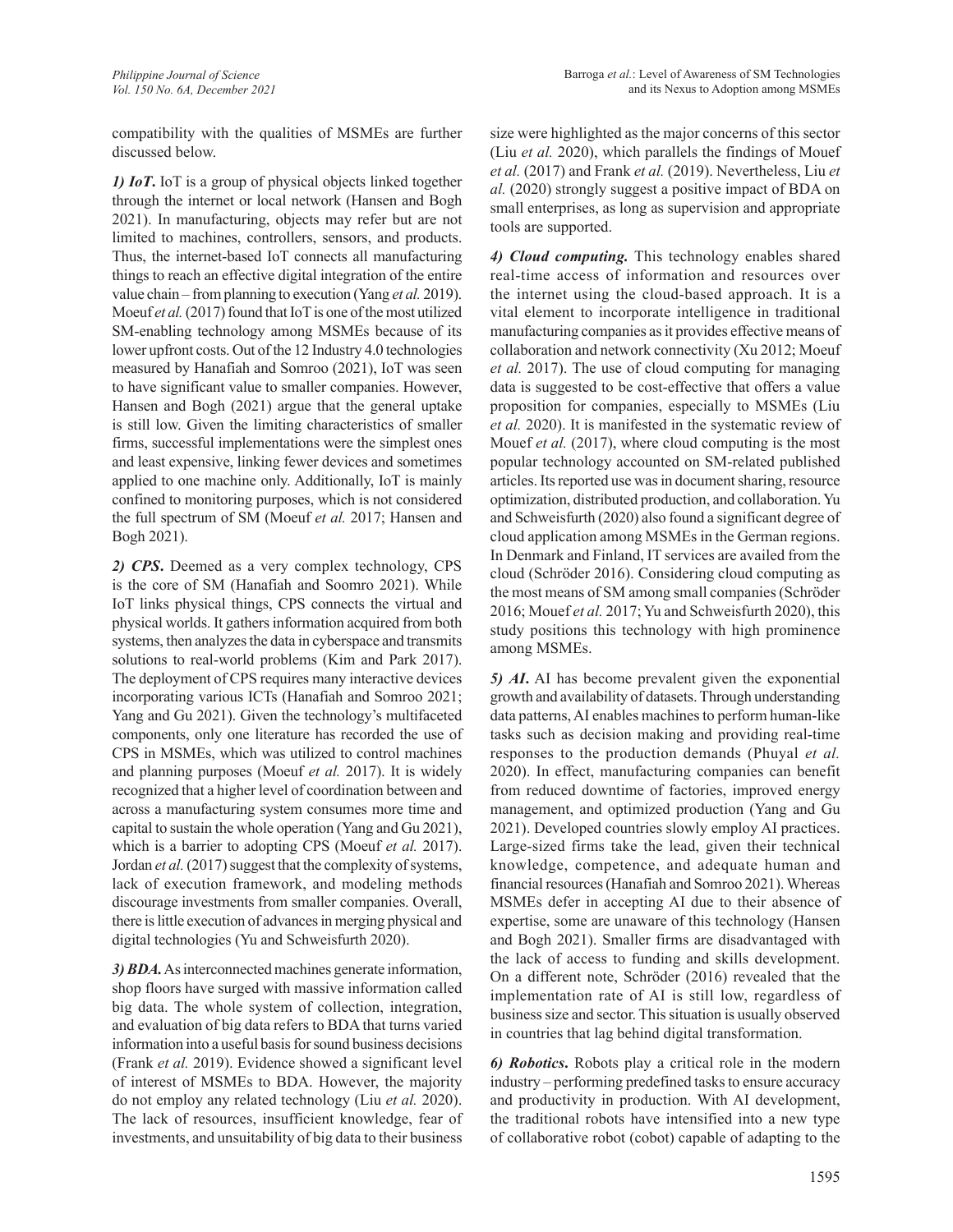environment (Goel and Gupta 2020). Cobot is designed to create a cooperative workspace between robots and humans, assisting workers in the repetitive and heavy mechanical tasks on the factory floor. Cobots are ideal for smaller companies than industrial robots that are heavy and expensive (Goel and Gupta 2020). Although there is an opportunity for robotics in the MSMEs sector, Hanafiah and Somroo (2021) found this as the least technology used relative to other enabling ICTs. It further recommended that robotics is best applied in larger firms than medium-sized companies. Mannan and Khurana (2012) identified ignorance of the technology, lack of technical competencies, and unwillingness to invest as the limiting features of MSMEs for robotics.

*7) RFID***.** RFID, according to the study of Pramanik *et al.* (2020), is a sensor technology used to identify and locate objects through radio waves. It is embedded with tags stored with information varying from different objects. RFID tags are mainly employed to monitor product flow throughout the supply chain – from the plant site to the distribution phase (Pramanik *et al.* 2020). It has seen to be simultaneously studied along with CPS (Jordan *et al.* 2017) and IoT (Flores *et al.* 2018) due to its sensor ability implanted to machining tools that allow recording of data during the entire production process. According to Strueker and Gille (2008), MSMEs are better off with RFID since they have lower implementation barriers than bigger ones. Large companies entail numerous integration processes; thus, more coordination problems are faced. Moeuf *et al.* (2017) also noted several cases of RFID usage among MSMEs, but a high non-usage scale was accounted for in the study of Hanafiah and Somroo (2021).

*8) 3D printing***.** This technology is often referred to as additive manufacturing, which generates a threedimensional object from a digital file printed through successive layers of materials (Pramanik *et al.* 2020). 3D printing is mostly used for prototype testing and validation, ideal for manufacturing companies as it offers cost reduction, flexibility, and faster production of products in small quantities (Yang and Gu 2021). This technology is widely studied by small businesses because of its compatibility with their characteristics. Marzi *et al.* (2018) reveal a significant improvement to the overall competitiveness of MSMEs – notably, increased product innovativeness, profits, and created competitive advantages to other businesses. Moreover, triangulation further confirmed that 3D printing among manufacturing MSMEs has transformed their supply chain with efficient strategies and growth paths (Shah and Mattiuzza 2018). With the rising trend of 3D, MSMEs gradually recognize its importance to their operation. In the Philippines, the government started to invest in 3D by establishing an R&D institution focusing on this technology (DOST 2019).

*9) AR***.** AR allows users to visualize data through computer-generated graphics while interacting in the real world (Deac *et al.* 2017). Training simulations and maintenance are highlighted as the main fields that AR frequently address (Damiani *et al.* 2018). Muller *et al.* (2018) suggest the opportunity for MSMEs in industrial maintenance to use mobile AR systems to support their clients. Given their limited number of technicians, mobile AR systems could extend services to customers to configure machine breakdowns remotely. Thus, the technology provides value in terms of time reduction and efficiency in their service operation. However, despite advantages, AR is underutilized by most MSMEs. Hanafiah and Somroo (2021) reported low utilization of AR and tagged it as one of the least used among the 12 technologies considered. Similar findings were also observed by Yu and Schweisfurth (2020), which is influenced by the resistance of small companies to new technologies related to product development.

Evidently, these nine cross-cutting technologies offer various advantages to improve manufacturing companies. Literature suggests the importance of MSMEs to capitalize on SM technologies to stay competitive in a highly advanced industry. According to Noteboom (1994), MSMEs are more flexible in adapting to innovation than large entities, which are efficient but slower in accepting new technology. It may explain why MSMEs have shared high interest but generally have poor adoption (OECD 2021) and awareness (Safar *et al.* 2020) of emerging technologies.

The decision of whether firms will adopt technology has been defined by Rogers (1995, 2003) through his DOI theory. The adoption process involves five stages: [1] awareness, [2] interest, [3] evaluation, [4] implementation, and [5] adoption. The adoption starts to realize when awareness of the technology's presence, technical usage, and function is established (Sahin 2006). Thus, knowledge is a critical component to understand the innovation adoption behavior of firms, but it does not imply that having the necessary knowledge means adapting to new technology. Other aspects that influence the decision could be the behavioral perceptions, organizational characteristics, and compatibility, which are part of the different technology acceptance models reviewed by Taherdoost (2018). For instance, the sex of the owner (male), higher educational completion, and access to the export market are more likely to adopt technology innovation (Barroga *et al.* 2019).

Flores *et al.* (2018) found a significant appreciation and benefits of FIRe; nonetheless, MSMEs have generally low technical familiarity with the Industry 4.0 concept and its ICT components (Safar *et al.* 2020). It further revealed that companies with no initial information tend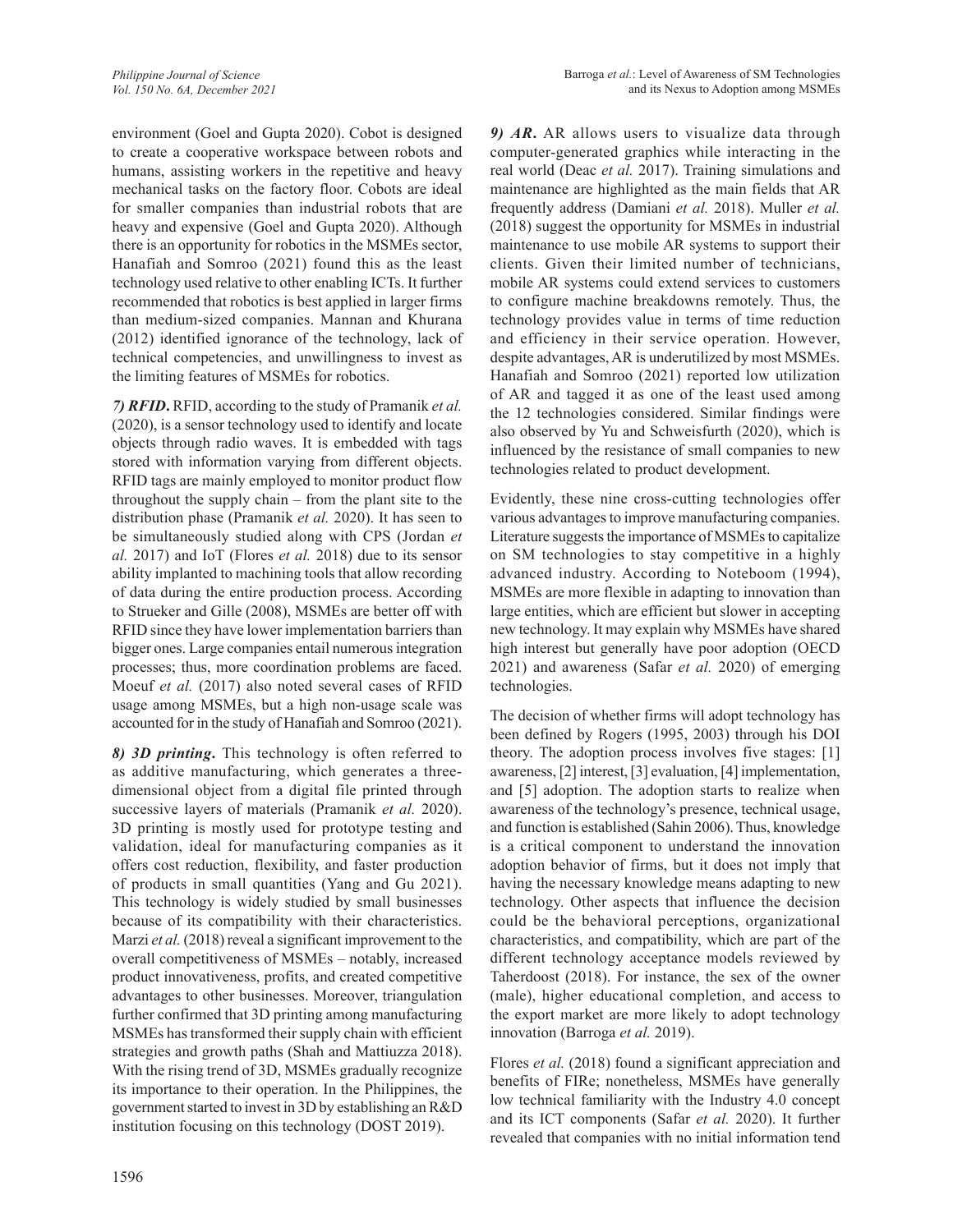to negatively connotate new technology while those with cognition have favorable opinions. Hence, awareness reflects the readiness and capability to integrate Industry 4.0 technologies into an organization's system. Sommer (2015) also argues that SMEs are more likely to become victims rather than beneficiaries because they cannot meet the financial, technological, and staffing requirements.

Moreover, evidence shows that awareness can be affected by organizational characteristics such as firm size. Smaller enterprises are deemed to experience more knowledge and information-related hindrances than bigger enterprises (Trianni *et al.* 2016). In this regard, smaller businesses have tighter budgets to spend on training and knowledge-based activities, thus limiting their sources of information. The idea of Industry 4.0 was also first spread and disseminated among larger companies, which they took leverage (Schröder 2016). Hanafiah and Somroo (2021) added that larger organizations tend to perform better since smaller companies focus more on business competition rather than improving the organization's internal culture. It may imply that the smaller the firm is, the lower the awareness of Industry 4.0 technologies. Therefore, the influence of business scale on technological awareness is worth examining.

Technology uptake is remarkably low among MSMEs. As the technology becomes more complex, the adoption gap among MSMEs increases (OECD 2021). They tend not to exploit all Industry 4.0 resources and resort only to those simple and less costly, which are the least sophisticated for digital transformation (Mouef *et al.* 2017). According to the literature, the most utilized SMenabling technologies are cloud computing and IoT, while the least applied are AR, robotics, and CPS (Jordan *et al.* 2017; Yu and Schweisfurth 2020; Hanafiah and Somroo 2021). Revolutionary machinery requires significant resources that hinder most MSMEs from implementing such technologies (OECD 2021).

Similar to awareness, size is also a critical variable to assess implementation. Bigger businesses are more likely to acquire SM. As larger companies have adequate financial and organizational resources to capitalize on new technologies (Premkumar and Roberts 1999). In Malaysia, a study confirmed that the smaller the enterprises are, the lower the implementation of SM technologies (Hanafiah and Somroo 2021). Moreover, the correlational analysis also verified that larger businesses are statistically associated with technology use (Thong and Yap 1995). With this, the study predicts that medium enterprises are more inclined to implement technologies than micro and small enterprises. Knowledge and expected benefits of technology are the drivers for implementing Industry 4.0 technologies (Yu and Schweisfurth 2020). If there is high information in a specific technology and its benefits are recognized, the company will more likely implement and invest in it. Findings were consistent with Kartiwi (2007) and Safar *et al.* (2020), which highlighted that the lack of knowledge is one of the main barriers to implementing new technologies. This may implicate that awareness correlates with adoption. Thus, this study infers that higher awareness of technology would lead to a higher likelihood of adoption. Overall, the level of awareness and adoption may vary in every firm. MSMEs can be categorized according to these levels: "poor," "below average," "average," or "high." Hence, this study proposes that:

> *Hypothesis 1:* Cloud computing and 3D printing are the most important technologies that can explain the variability of awareness and adoption.

> *Hypothesis 2:* Medium-sized companies are more aware of SM technologies than micro and small enterprises.

> *Hypothesis 3:* Medium-sized companies are more likely to adopt SM technologies than micro and small enterprises.

> *Hypothesis 4:* The higher the level of awareness, the more likely to adopt SM technologies.

> *Hypothesis 5:* MSMEs have poor awareness and adoption of SM technologies.

To understand the awareness and adoption of the nine technologies, Figure 1 below demonstrates the framework of the study and how it addresses the hypotheses

# MATERIALS AND METHODS

The study covered the DOST SETUP cooperators across the 16 regions of the Philippines, which have availed the program from 2002–2020. The optimal sample size was identified through the standard sample size formula (Equation 1) to provide a good data representation for the analysis of this study.

$$
n = \frac{\frac{z^2 p(1-p)}{e^2}}{1 + \left(\frac{z^2 p(1-p)}{e^2}\right)}\tag{1}
$$

The study used non-probabilistic sampling to determine the SETUP Cooperators respondents under the manufacturing sector involved in the primary processing of their products/ services. Respondents have undertaken a survey with a questionnaire modified from a readily available Industry 4.0 Readiness Assessment from IMPULS Foundation of the German Engineering Federation (IMPULS 2015; Lichtblau *et al*. 2015). The survey consisted of questions focusing on the degree of awareness and adoption of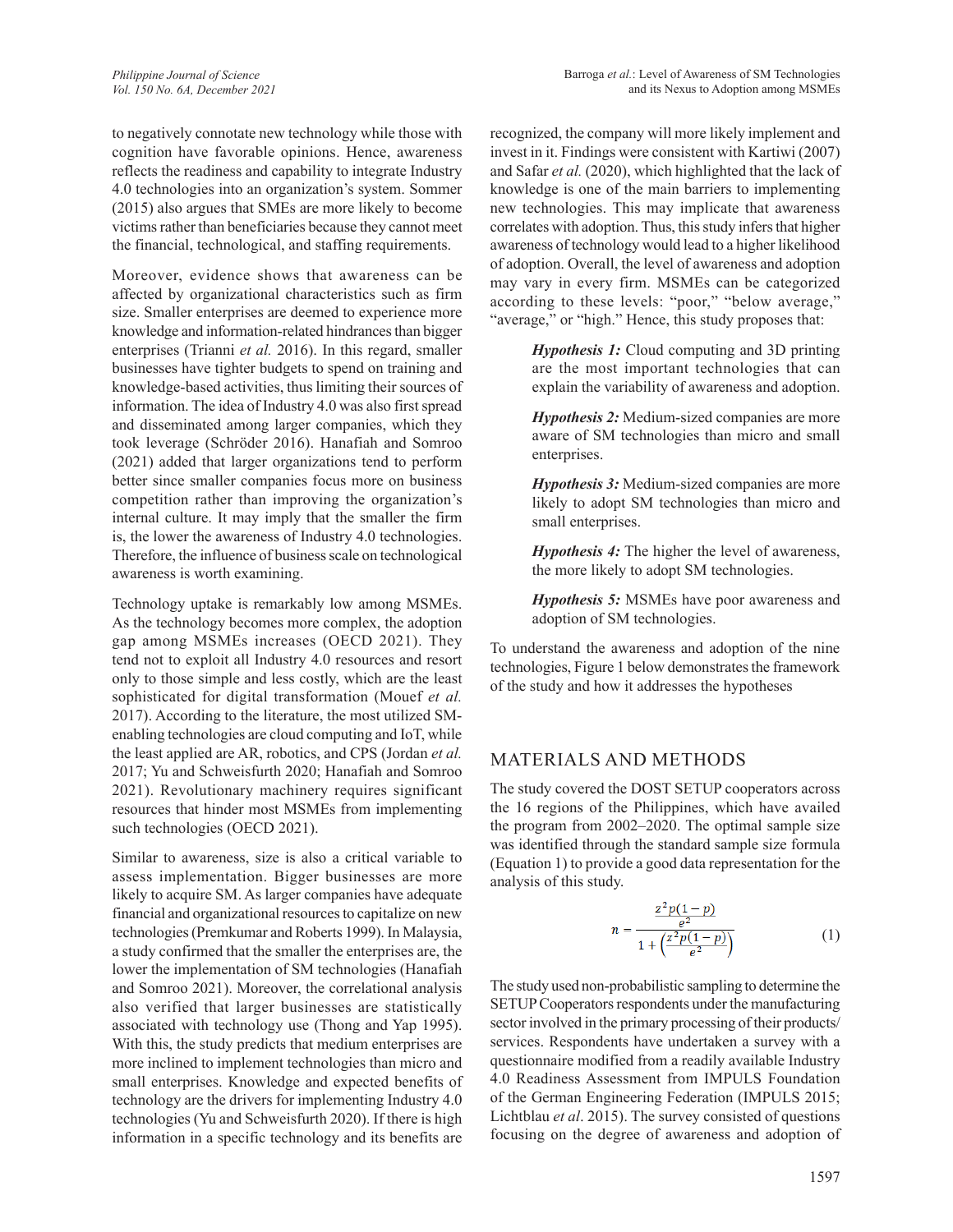

Figure 1. The conceptual framework of the study with mapping of hypotheses.

the nine SM technologies. To establish reliability, the questionnaire has undergone pilot testing. This was done to ensure that the situation of the Philippine MSMEs was captured. In the survey, a varying degree of awareness of the nine SM technologies was explored: [1] first time to hear, [2] vaguely familiar, [3] familiar, and [4] very familiar. At the same time, MSMEs were asked if they have adopted or not adopted the technologies.

### **Data Analysis**

This study utilized explanatory mixed-method research, which employed quantitative tools (PCA, index construction, and Pearson's r test) and validates the results with qualitative (triangulation method using KII) analysis. Pearson's r test was used to assess the association of two variables with mean scores in the Likert scale. With the aid of R software (R Core Team 2021), PCA reduced the dimensions of the dataset, where it maintained the interpretability of its variance and identified the most important SM technologies for MSMEs that can explain the variations. After this, indices were constructed regarding the enterprises' level of awareness and adoption of technologies. The indicators and variables used were summarized in Table 1.

### **PCA**

The PCA is a well-established technique for variability assessment through dimensionality reduction. Since each variable is considered a different dimension, PCA extracts the most important information from the survey's multivariate data and expresses this as a set of new variables called the principal components (PC). The new variables correspond to a linear combination of the original variables containing the highest possible variance. In other words, the largest variances are the most "principal" (Kassambara 2017). In this study, the number

**Table 1.** Summary of indicators with corresponding variables in the analysis.

| Indicator               | Variable           |
|-------------------------|--------------------|
|                         | Micro              |
| <b>Business Scale</b>   | Small              |
|                         | Medium             |
|                         | First time to hear |
|                         | Vaguely familiar   |
| Awareness to technology | Familiar           |
|                         | Very familiar      |
|                         | IoT                |
|                         | <b>CPS</b>         |
|                         | AI                 |
|                         | <b>RFID</b>        |
| Adoption to technology  | Robotics           |
|                         | <b>BDA</b>         |
|                         | Cloud computing    |
|                         | 3D Printing        |
|                         | AR                 |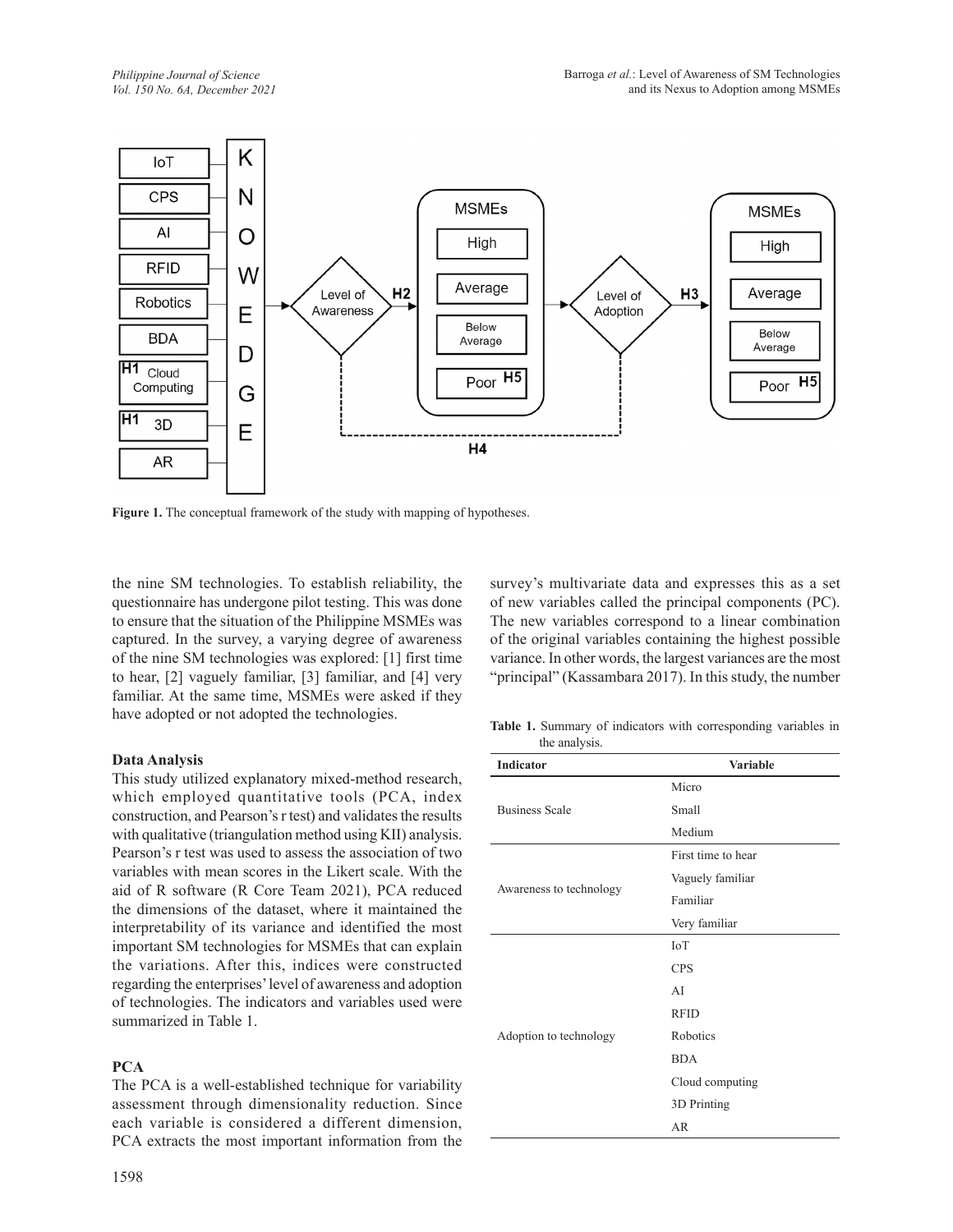of PCs was determined by looking at the scree plot, which displays the eigenvalues from largest to smallest (H1).

#### **Index Construction**

Two (2) indices per MSMEs were constructed according to their level of awareness and adoption. First, the awareness index  $(A_w)$  per respondent (where  $w = 1$  to  $k$  respondents) is the summation of the technology awareness  $X_{wz}$  (where  $X_{\text{wz}}$  is 1 if the first time to hear, 2 if vaguely familiar, 3 if familiar, or 4 if very familiar on SM technology *z*), divided by the product of the total number of technologies  $T$  and maximum familiarity level  $F$ . Hence, the awareness index is expressed as:

$$
A_w = \frac{\sum_{w=1}^{k} X_{wz}}{T * F} \tag{2}
$$

Then, parameters were set and categorized according to the following fractile intervals:

- 1. Poor awareness of SM if  $0 < y_i \le a$
- 2. Below average awareness of SM if  $a < y_i \le b$
- 3. Average awareness of SM if  $b < y_i \leq c$
- 4. High awareness of SM if  $c < v_i \leq 1.0$

With this, MSMEs' level of awareness can be classified into "poor," "below average," "average," and "high." Second, the adoption index  $(A_d)$  per respondent (where  $d = 1$  to k respondents) is the summation of the SM technology adopted  $X_{dz}$  (where  $X_{dz}$  is 1 if adopted the technology z or 0 if otherwise) divided by the total number of technologies  $T$ , which can be formalized as:

$$
A_d = \frac{\sum_{d=1}^{k} X_{dz}}{T} \tag{3}
$$

The same intervals and classification were utilized in the adoption index:

| 1. Poor adoption of SM if          | $0 < y_i \leq a$   |
|------------------------------------|--------------------|
| 2. Below average adoption of SM if | $a < y_i \leq b$   |
| 3. Average adoption of SM if       | $b < y_i \leq c$   |
| 4. High adoption of SM if          | $c < y_i \leq 1.0$ |

The analysis was further disaggregated according to the enterprise's business scale. This step streamlined the validation of the two hypotheses (H2 and H3) of the study. The overall weighted index of each business scale was averaged to determine MSMEs' overall awareness and adoption (H5). To address the fourth hypothesis, this study employed the Pearson's r test to assess the strength of the linear relationship of awareness and adoption.

#### **Triangulation Method**

The significant findings from the quantitative analysis were verified through the triangulation method using KII of micro, small, and medium SETUP cooperators. It was administered through an interview with the aid of a structured questionnaire. The triangulation method using KII captured a comprehensive understanding of the enterprise's awareness and adoption of SM technologies and their underlying influences. Other major concerns that arose from the quantitative results were further assessed in this section.

#### RESULTS AND DISCUSSION

Out of the population of 7,497 SETUP cooperators, 496 MSMEs responded to the survey. Of the 496 respondents, 140 are micro enterprises, 321 are small, and the remaining 35 are medium enterprises. Generally, the respondents are from the food processing industry, as shown in Table 2. Following the standard sample size formula (Equation 1), the respondents gathered is more than the recommended sample size of 366 with a 95% confidence level and 5% margin of error. Thus, it indicates that the sample size used in this study is a significant representation of the population of MSMEs with DOST-SETUP assistance.

Given the differences in the dataset, they were reduced using PCA without losing significant information. Based on the scree plot, the first dimensions or PC1 of both the awareness and adoption have the highest explained variances. This indicates that 59.85% of the variation in the awareness is explained by the first dimension (Figure 1a). Likewise, in the adoption, the majority (25.6%) of the variation is explained by PC1 (Figure 1b). At this portion, this study considers the PC1 as the point of analysis since the remaining percentages are all relatively small and comparable in size, following Kassambara (2017).

Using the two PC1, the nine technologies were ranked based on their contribution to their corresponding PC in awareness and adoption (Table 3). The two most recognized technologies are cloud computing and 3D printing. Cloud computing has the largest contribution at 0.84, indicating the most significant variable to awareness. It means that MSMEs are most knowledgeable on cloud computing among the SM-enabling technologies, which parallels Mouef *et al.* (2017). Following Lui *et al.* (2020), handling information through the cloud network has been beneficial for MSMEs because of its affordability and compatibility; thus, it is deemed a good start to digitize operations. The second notable technology is 3D printing with a 0.82 contribution. As the technology is globally associated with manufacturing companies (Shah and Mattiuzza 2018), 3D printing is rapidly gaining attention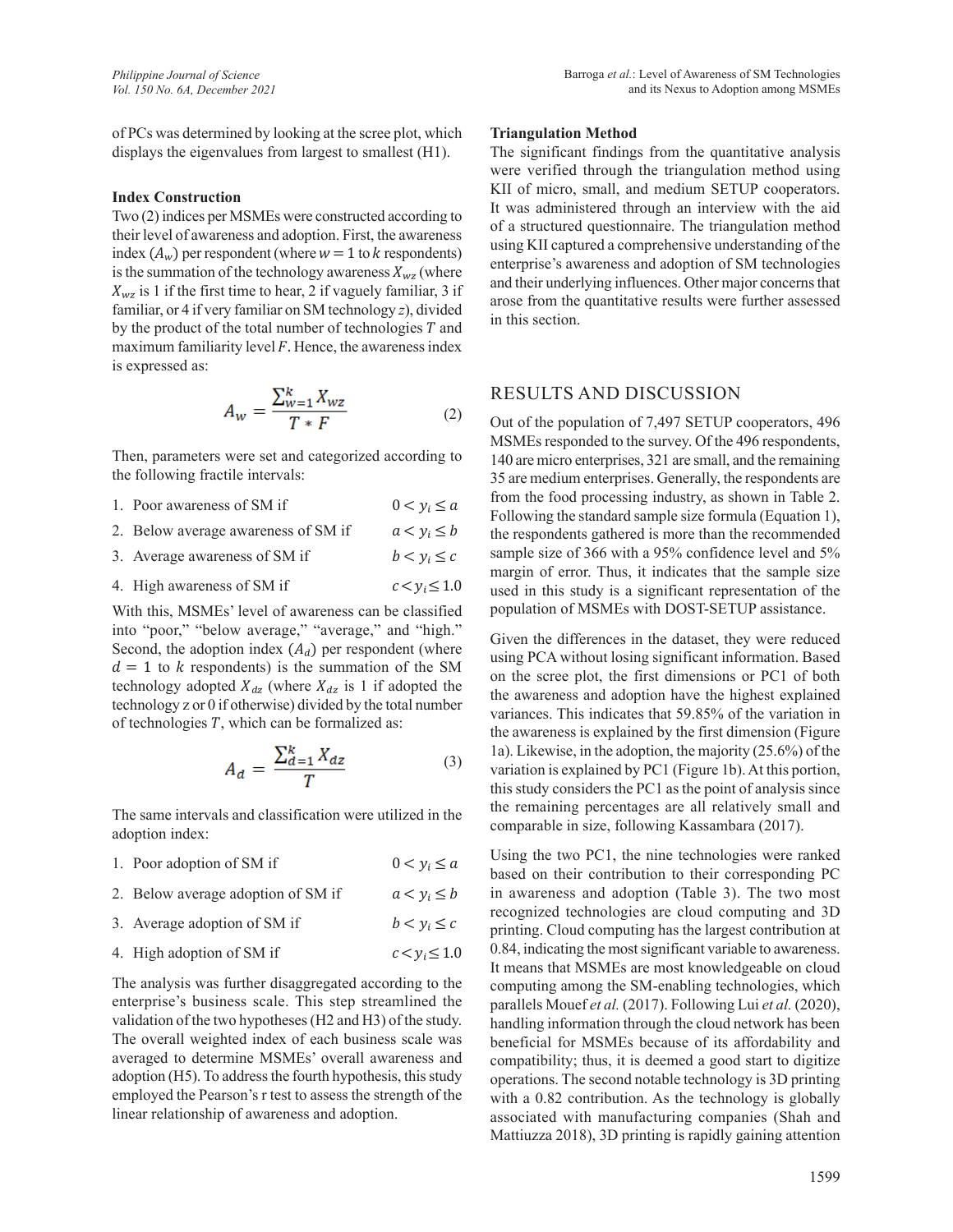|                                    | <b>Business scale</b> |                |                |                |  |  |
|------------------------------------|-----------------------|----------------|----------------|----------------|--|--|
| <b>Industry type</b>               | Small                 | Micro          | Medium         | <b>MSMEs</b>   |  |  |
| Animal feeds                       | $\mathbf{0}$          |                | 1              | $\mathfrak{2}$ |  |  |
| Automobile                         | 1                     | 2              | $\overline{2}$ | 5              |  |  |
| Beverage                           | 6                     | $\overline{4}$ | $\overline{0}$ | 10             |  |  |
| Electronic components              | $\theta$              |                | $\overline{0}$ | 1              |  |  |
| Food processing                    | 173                   | 68             | 17             | 258            |  |  |
| Footwear                           | $\theta$              | $\overline{2}$ | $\overline{0}$ | $\mathfrak{2}$ |  |  |
| Iron, steel, and metal fabrication | 27                    | 22             |                | 50             |  |  |
| Leather                            | $\theta$              |                |                | $\overline{2}$ |  |  |
| Other Manufacturing                | 59                    | 24             | 7              | 90             |  |  |
| Paper                              | $\overline{0}$        |                |                | $\overline{2}$ |  |  |
| Petroleum/fuel products            | $\theta$              | $\Omega$       |                |                |  |  |
| Printing service                   | 29                    | 4              |                | 34             |  |  |
| Rubber, plastic, and glass         | $\mathbf{0}$          | $\Omega$       |                |                |  |  |
| Textiles                           | $\overline{7}$        | $\Omega$       | $\mathbf{0}$   | 7              |  |  |
| Wearing apparel                    | 8                     | 3              |                | 12             |  |  |
| Wood/furniture                     | 11                    | 7              | 1              | 19             |  |  |
| Total                              | 321                   | 140            | 35             | 496            |  |  |





**Figure 1.** Explained variances of dimensions of awareness and adoption.

in the Philippines. The government's initiatives on FIRe lean towards strengthening the 3D footprint in the country (DOST 2019), which may have influenced its increased awareness.

In terms of technology uptake, the IoT is the most adopted with a contribution value of 0.91 to its PC, which corresponds to 158 adopters. This confirms the study of Hanafiah and Somroo (2021), which puts IoT as the most utilized technology. However, this trend does not align with the awareness result, which ranked eighth among the technologies. Ideally, high adoption should relate to high awareness and *vice versa* but not in the case of IoT. According to Hansen and Bogh (2021), any physical devices connected to the internet are referred to as IoT, which is not known to most companies. Therefore, the adoption of IoT technology may not correspond to its level of understanding. With the second-highest contribution value in adoption (0.90), AR is the next accepted technology. It has been integrated by 154 MSMEs into their operation, which accounted for 31% of the population. AR has a similar trend with IoT, where the adoption rate is high but with low awareness among MSMEs. Cloud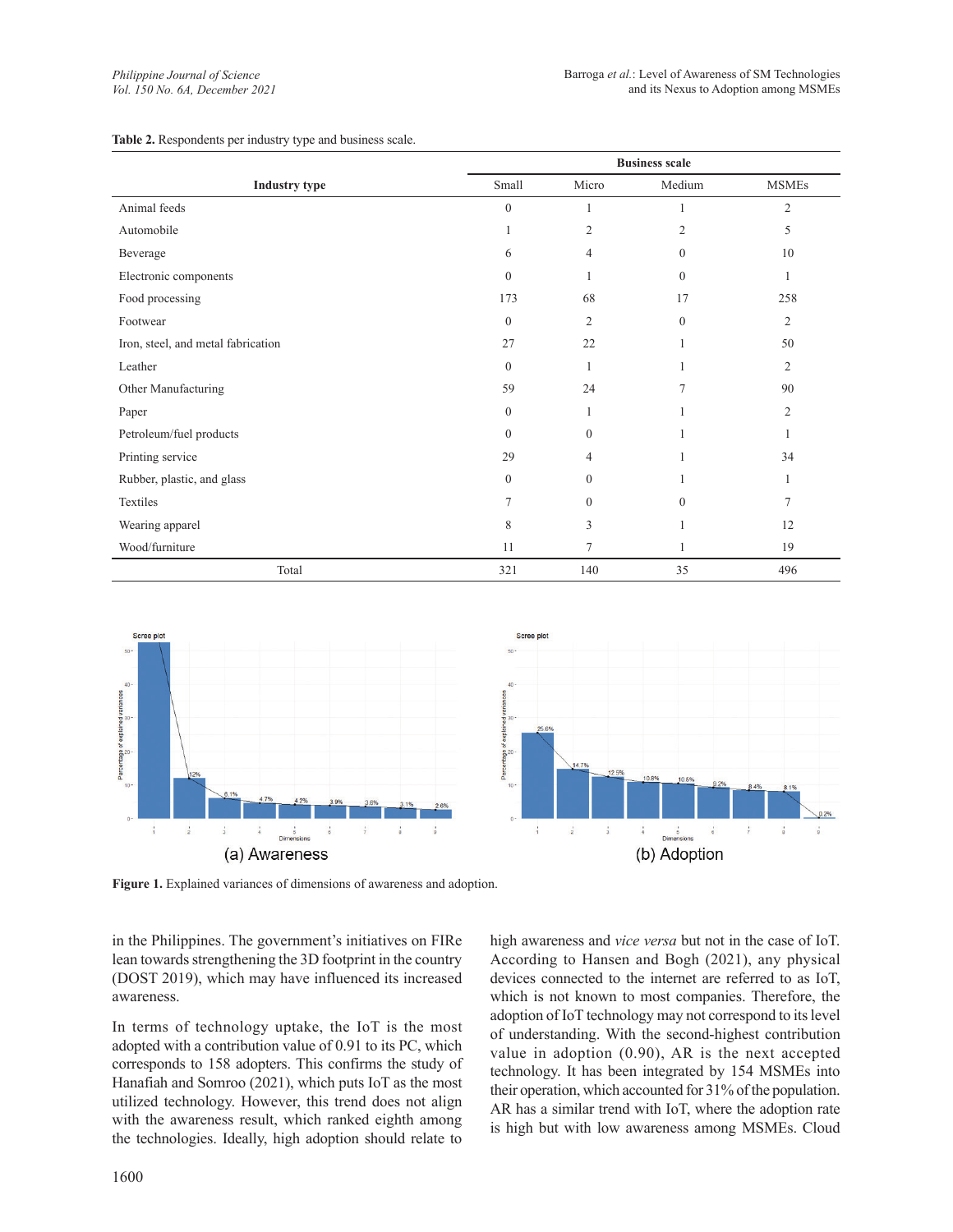|                      |                | <b>Awareness</b>           | <b>Adoption</b> |                            |
|----------------------|----------------|----------------------------|-----------------|----------------------------|
| <b>SM</b> technology | Rank           | Contribution $(\lambda_k)$ |                 | Contribution $(\lambda_k)$ |
| IoT                  | 8              | 0.659                      |                 | 0.908                      |
| <b>CPS</b>           | 9              | 0.638                      | 5               | 0.406                      |
| AI                   | 5              | 0.792                      | 6               | 0.300                      |
| <b>RFID</b>          | 6              | 0.791                      | 9               | 0.220                      |
| Robotics             | 4              | 0.801                      | 8               | 0.276                      |
| <b>BDA</b>           | 3              | 0.821                      | $\mathcal{I}$   | 0.290                      |
| Cloud computing      |                | 0.838                      | 3               | 0.533                      |
| 3D printing          | $\overline{2}$ | 0.822                      | 4               | 0.446                      |
| AR                   | $\overline{7}$ | 0.771                      | 2               | 0.899                      |

|  |  | Table 3. Awareness and adoption of SM technologies among MSMEs using PCA. |  |  |
|--|--|---------------------------------------------------------------------------|--|--|
|  |  |                                                                           |  |  |

computing is the third most adopted at 0.53 contribution. Expectedly, it is one of the leading technologies acquired because of its prominence. As highlighted in the findings of Liu *et al.* (2020), the cloud is the least expensive among SM technologies, making it more appealing for MSMEs to implement in their businesses. Nevertheless, the general uptake accounts for only 6.25% of the total population. Thus, this study proposes the importance of enterprises to leverage their awareness and cost-effectiveness to implement the technology. However, as discussed previously, other factors may limit the implementation, which needs more investigation.

The next in the adoption rank is 3D printing, which corresponds to 5.85% of the population. This is the fourth most adopted SM technology, which contradicts Hanafiah and Somroo (2021), where 3D printing is the least utilized technology in Malaysia among MSMEs. This shows a positive outcome of the increasing government efforts as the country aims to lead in the additive manufacturing industry within ASEAN (DOST 2019). However, the country still has a long way to fully implement this technology in MSMEs.

Moreover, the least obtained technologies were CPS, AI, BDA, robotics, and RFID with correlation values of 0.41, 0.30, 0.29, 0.28, and 0.22, respectively. These advances are deemed more complicated technologies that may have caused its neglect of usage among enterprises, as highlighted in the studies of Mannan and Khurana (2012), Jordan *et al.* (2017), Mouef *et al.* (2017), Lui *et al.* (2020), and Hansen and Bogh (2021).

In general, the contribution of each technology to its corresponding PC does not signify the level of MSMEs' awareness and adoption. Therefore, it needs further assessment to identify the level of knowledge and the depth of adoption through index construction. Using equal fractile intervals, indices between (0, 0.25] are considered as poor, (0.25, 0.50] as below average, (0.5, 0.75] as average, and (0.75, 1.00] are respondents with high awareness or adoption.

Table 4 summarizes the level of SM awareness among MSMEs. Out of the total samples, 29 MSMEs are highly aware of SM technologies, while 49 have poor knowledge. High awareness means the most desirable level of knowledge with the full understanding of SM and its technologies, while poor classification is the complete opposite. The majority (235) of the SETUP cooperators are classified with below-average awareness, followed by an average level with 183 MSMEs.

**Table 4.** The level of SM awareness among MSMEs by business scale (n = 496).

| <b>Business scale</b> | Frequency<br>(n) | <b>Awareness level</b> |               |         |      | Overall        | Overall         |
|-----------------------|------------------|------------------------|---------------|---------|------|----------------|-----------------|
|                       |                  | Poor                   | Below average | Average | High | weighted index | awareness level |
| Micro                 | 321              | 35                     | 167           | 104     | 15   | 0.231          | Poor            |
| Small                 | 140              | 13                     | 54            | 62      |      | 0.251          | Below ave.      |
| Medium                | 35               |                        | 14            | 17      |      | 0.263          | Below ave.      |
| <b>MSMEs</b>          | 496              | 49                     | 235           | 183     | 29   | 0.248          | Poor            |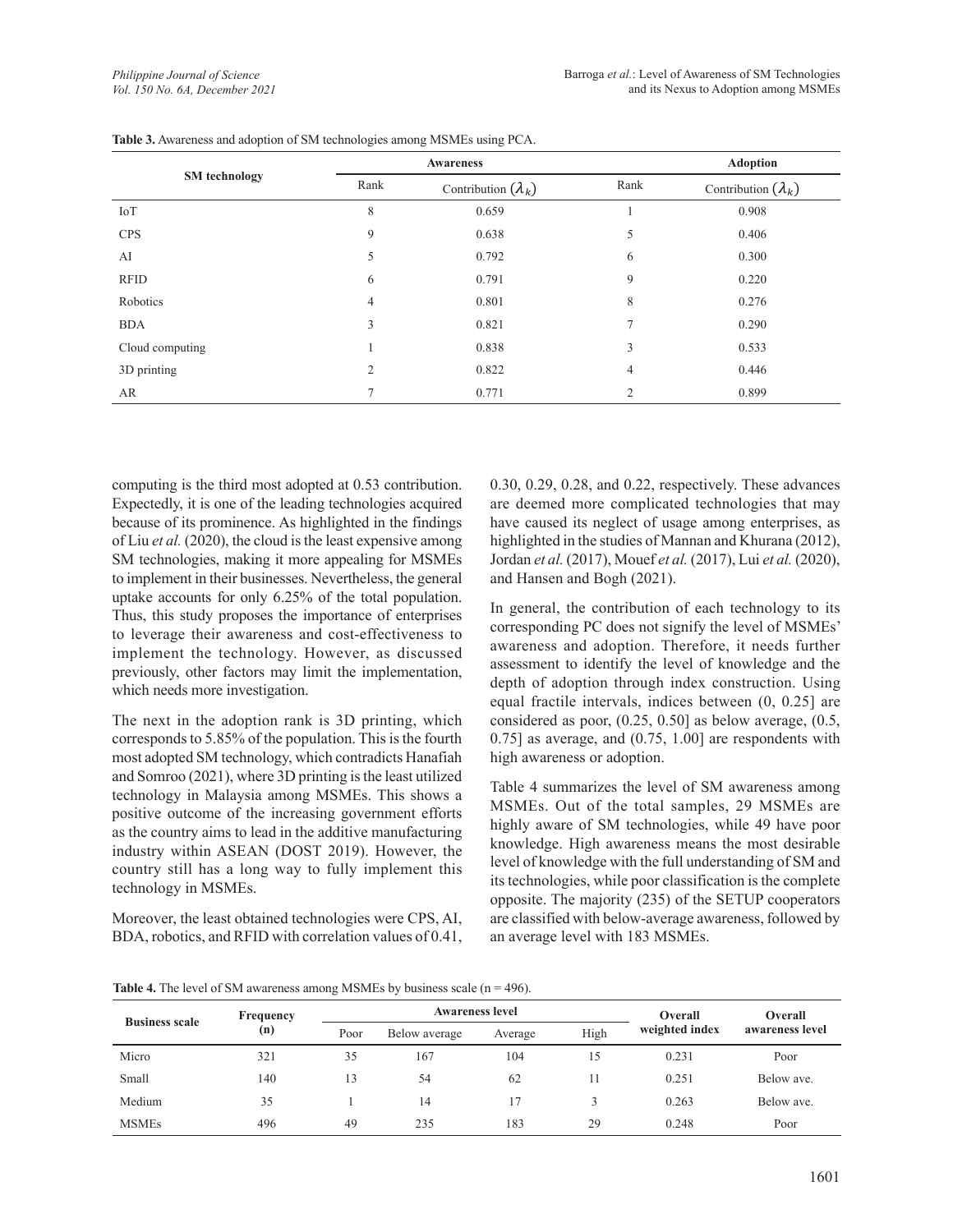Based on the overall weighted awareness index, the medium-sized enterprise shows the highest index among the business scales, which accounts for 0.26. This result implies that medium-sized companies are more knowledgeable of SM technologies than micro and small enterprises. This conclusion confirms the second hypothesis of this study. According to Trianni *et al.* (2016), the size of the company matters when acquiring new information. Bigger companies tend to have more resources in the form of financial, trading partners, or organization capabilities that expand their knowledge horizon in their business field. These advantages may have influenced their awareness, but it is important to note that the index falls under the below-average, which is only a decimal higher to poor. Similarly, small-sized enterprises have a below-average awareness, while micro-sized businesses are classified with poor knowledge. This puts the overall awareness level of MSMEs as poor.

The lack of knowledge of MSMEs about SM is a major stumbling block in adoption. For most MSMEs, digitalization is an unfamiliar jargon that is too complex and expensive for their businesses. Hence, MSMEs are typically unaware of where to obtain useful information on digitalization, as the sources are usually scattered and not easily accessible. Moreover, having a poor awareness level could result from the MSMEs' unwillingness to change business processes. Given that SM awareness has critical implications for adoption, this study contributes an added value to the body of knowledge, specifically the awareness of MSMEs concerning the opportunities and demands of SM. The emergence of the current COVID-19 pandemic offers an opportunity for a resurgence of enterprises with a high awareness of SM technologies.

The same categories were utilized in the adoption index. The findings show that none of the MSMEs highly adopted cross-cutting technologies (Table 4). Only four enterprises or 0.81% of the respondents have an average uptake, while 9.88% (49) are below average. The adoption rate of most businesses (89.31%) is poor, which indicates that they have implemented zero to two technologies. Of the 443 poorly adopted, 61.91% of which did not accept any technology, 7.90% have one technology, and 26.19% have two technologies that are concentrated mainly in IoT and cloud computing, which are the simplest forms of SM.

Medium companies still lead in the SM technology implementation at 0.27 index (Table 5). It substantiates the third hypothesis of this study that medium-sized businesses are more likely to adopt than micro and small enterprises. The literature argues that smaller companies are more open to innovation; however, this does not imply that they have implemented it. As business increases in size, they are likely to amplify ICT budget, upgrade outdated equipment, and invest in emerging technologies (Premkumar and Roberts 1999). On the other hand, micro and smaller companies focus their limited resources on more immediate concerns such as product generation and coping mechanisms, given the impact of the COVID-19 pandemic and other unforeseen circumstances. In effect, many of them defer from acquiring sophisticated innovation until it has been made affordable and proven to significantly impact their operations.

This study further reveals that initiatives are already starting; however, the implementation is generally poor, regardless of the business scale. This conclusion validates that the findings of the World Economic Forum (2018), where the Philippine businesses lag in the industrial shift as the global manufacturing industry transitions to more intelligent factories. Most MSMEs admitted that they are not yet ready for revolutionary changes in their organizations. The top barriers raised by the respondents are the high costs of technologies, lack of infrastructure, absence of skilled employees, and lack of knowledge.

This study attempts to prove the influence of awareness on implementation. As the awareness of SM technologies rises from micro to medium-sized businesses (from 0.23 to 0.25 to 026), the possibility of adoption also increases (Table 6). However, based on the Pearson's r test, the correlation among the MSMEs shows a very weak correlation at 0.113 but it has a *p*-value of 0.012, suggesting a significant correlation at a 5% level of significance. The analysis manifests a weak correlation between awareness and adoption, thus having a minimal relationship between the two variables. Following Sahin (2006), it indicates that having the necessary knowledge does not imply an immediate response to technology

**Table 5.** The level of SM adoption among MSMEs by business scale (n = 496).

| <b>Business scale</b> | Frequency |      | <b>Adoption level</b> |         |          |                | Overall         |  |
|-----------------------|-----------|------|-----------------------|---------|----------|----------------|-----------------|--|
|                       | (n)       | Poor | Below average         | Average | High     | weighted index | awareness level |  |
| Micro                 | 321       | 290  | 28                    |         |          | 0.111          | Poor            |  |
| Small                 | 140       | 126  | 14                    |         |          | 0.110          | Poor            |  |
| Medium                | 35        | 27   |                       |         |          | 0.126          | Poor            |  |
| <b>MSMEs</b>          | 496       | 443  | 49                    |         | $\Omega$ | 0.115          | Poor            |  |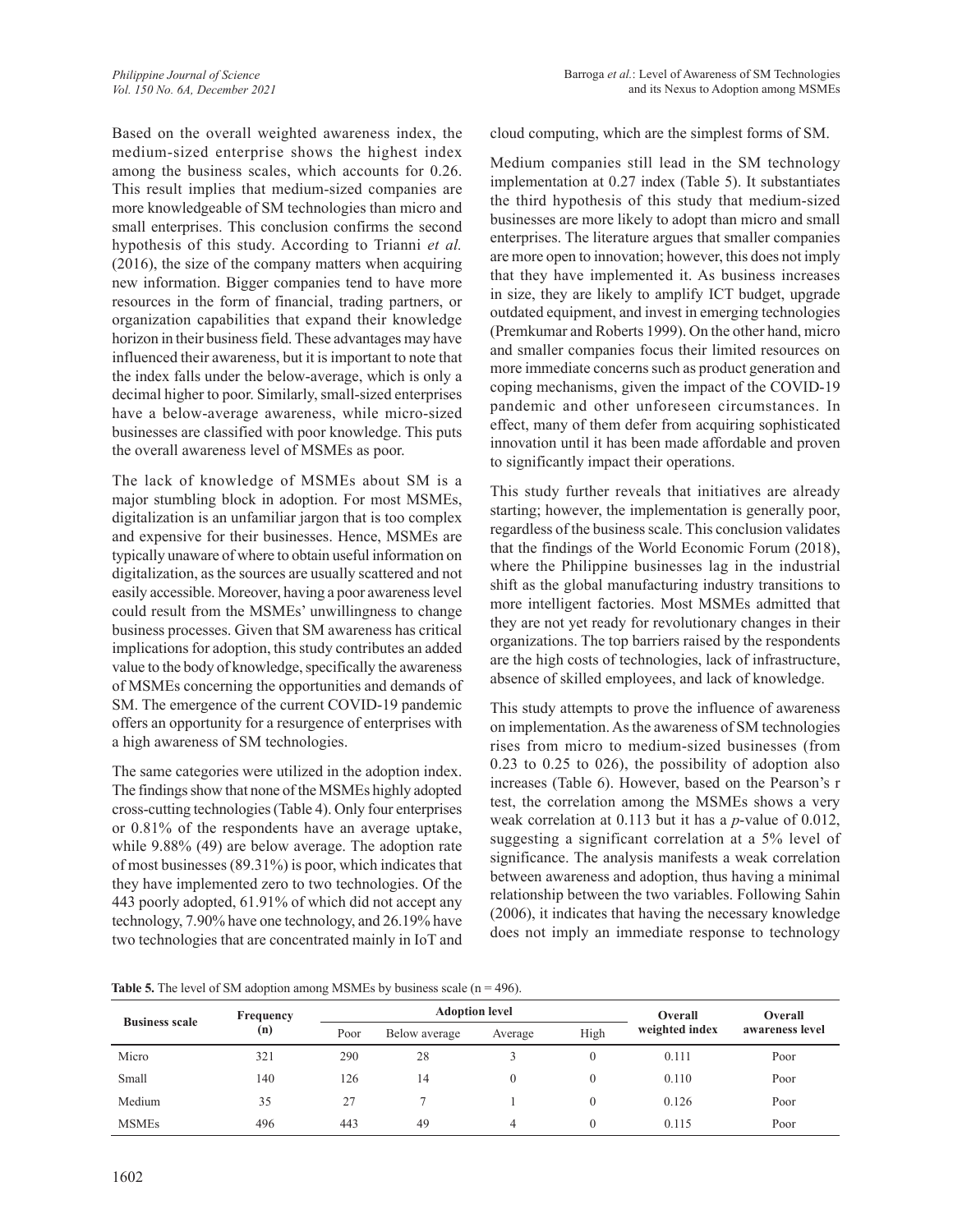| <b>Business scale</b> | Sample size (n) | <b>Awareness</b> | <b>Adoption</b> | Coefficient (r) | <i>p</i> -value |
|-----------------------|-----------------|------------------|-----------------|-----------------|-----------------|
| Micro                 | 321             | 0.231            | 0.111           | 0.123           | $0.028*$        |
| Small                 | 140             | 0.251            | 0.110           | 0.099           | 0.247           |
| Medium                | 35              | 0.263            | 0.126           | 0.038           | 0.828           |
| <b>MSMEs</b>          | 496             | 0.248            | 0.115           | 0.113           | $0.012*$        |

**Table 6.** Relationship of SM awareness to adoption among MSMEs  $(n = 496)$ .

\*Significant at 5% level of significance

acquisition. This suggests that other internal and external factors are affecting an enterprise's behavior towards adoption (Taherdoost 2018), which are not addressed in this study, and need further expansion of related variables.

The key results were validated through KII of Enterprise A (micro enterprise engaged in auto parts production), Enterprise B (small enterprise engaged in agro-industrial business), and Enterprise C (medium enterprise engaged in brown sugar milling). The selection was based on the quantitative results, and the inclusion criteria considered one representative per business scale. During the interview, Enterprise C was observed to be highly involved in the discussion and familiar with most SM technologies as they have already implemented some of them. However, compared to Enterprises A and B, they are relatively uncertain with the terms introduced to them. In fact, they frequently asked more questions about SM rather than answer them. Three out of four proven hypotheses (H1, H2, and H3) are observed in Enterprise C (see Appendix).

# CONCLUSION

This study developed a modified conceptual framework focusing on the level of awareness and adoption of SM technologies among MSMEs. Using the framework, the study confirms that medium-sized companies are more adaptive and aware of emerging technologies than micro and small enterprises. However, the overall knowledge and acquisition of these technologies are poor among MSMEs. Surprisingly, the study further showed that awareness has a weak correlation towards adoption, which indicates that knowledge does not ensure the likelihood of businesses acquiring technological innovation. Among the nine SM technologies, cloud computing and 3D printing were the most important technologies among MSMEs that can explain the variability of technology awareness and adoption.

In general, the MSME sector – particularly medium-sized companies – can drive the future growth and prosperity of the Philippine manufacturing industry. Medium-sized businesses can help micro and small companies scale up knowledge and implementation of technologies because they can act as economic benchmarks that leverage campaigns to increase return on investment of newer technologies, including cloud computing and 3D printing. This study puts into discussion the importance of the government, industry, academe, and other nonprofit sectors to address the lack of SM knowledge to create opportunities for growth and development. If these campaigns are established, MSMEs will become more aware and adaptive to the full capabilities and benefits of investing in such technologies.

# RECOMMENDATIONS

This study offered a series of recommendations for multiple stakeholders in the business ecosystem, including local government and non-government units, to address the challenges and increase technology adoption among MSMEs. Government institutions should strengthen technological awareness through scaling up FIRe and SM knowledge-building activities – such as facilitating national awareness programs and developing informational materials to improve MSMEs' awareness, value perception, and financial access to adopt new technologies. In collaboration with the Asian Productivity Organization (APO), the authors of this study have designed a specific framework for SM in the Philippines that the policymakers can utilize to drive SM transformation in the country. The DOST SETUP 4.0 program may prioritize medium-sized companies, as they are more willing to provide more investments in adopting SM technologies – especially cloud computing and 3D printing. Hence, the findings of this research may serve as a guide to the DOST to develop efficient strategies for SETUP 4.0 implementation. This study used a nonprobabilistic sampling with a limited number of MSMEs with DOST SETUP assistance. It is suggested for future studies to extend the scope and number of respondents and use a probabilistic sampling approach to minimize risks of systematic bias. Moreover, future works can determine the specific challenges to uncover the barriers to technology adoption.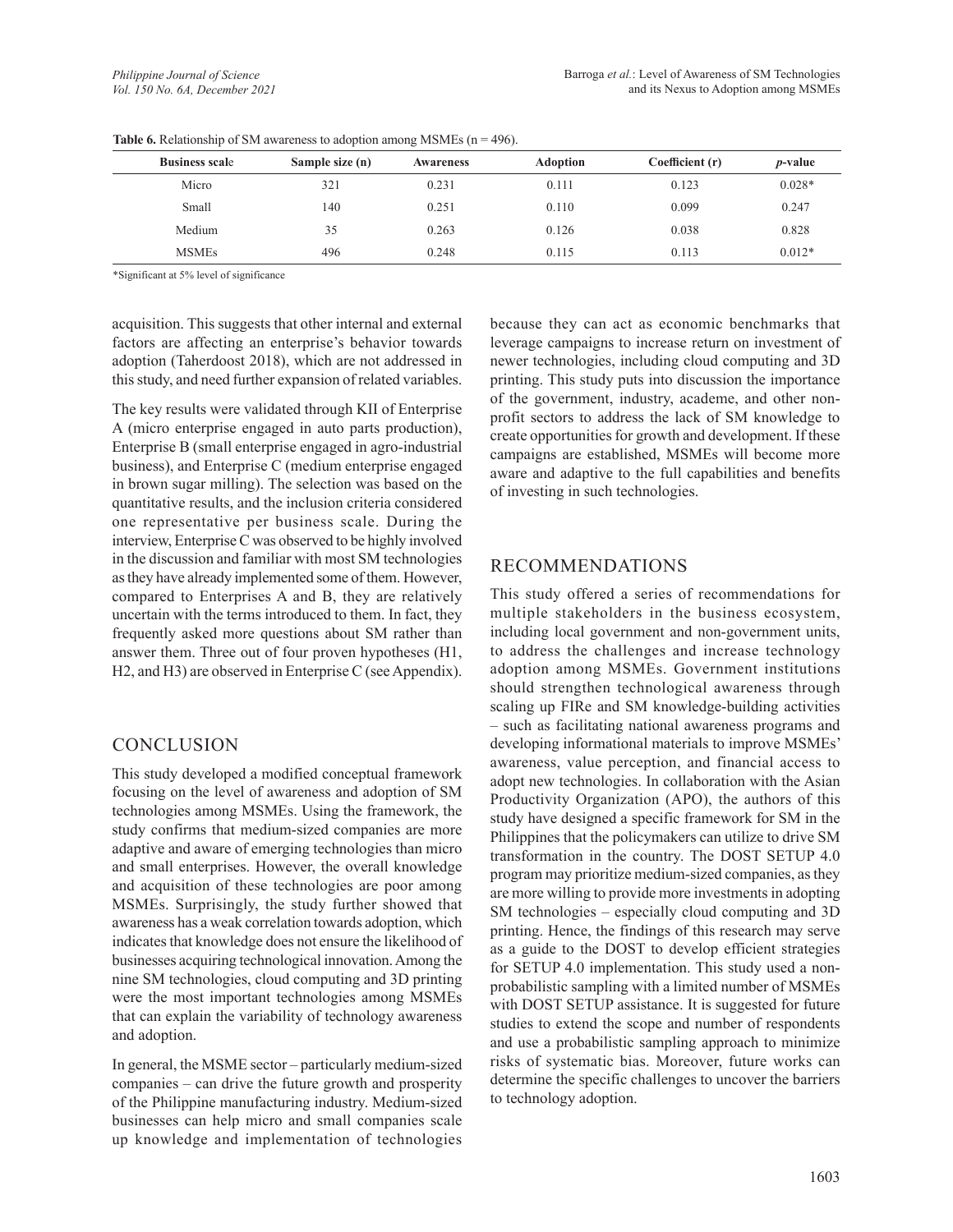# ACKNOWLEDGMENT

This research is part of the DOST XI's efforts to foster an inclusive innovation ecosystem for emerging technologies, emanating from a project with APO and Development Academy of the Philippines. The authors would like to thank the DOST Central and Regional Offices for assisting with the deployment of the survey. In addition, financial and related support from the DOST XI Local Grants-in-Aid program is gratefully acknowledged.

### REFERENCES

- AKINLABI AHA, SOLYALI D, ASMAEL M, ZEESHAN Q. 2020. Smart Manufacturing for Industry 4.0 using Radio Frequency Identification (RFID) Technology. Jurnal Kejuruteraan 32(1): 31–38. 10.17576/ jkukm-2020-32(1)-05
- ALDABA RM ed. 2018. Proceedings of the Fourth Annual Public Policy Conference 2018, Harnessing the Fourth Industrial Revolution: Creating our Future Today. Philippine Institute for Development Studies. p. 33–37.
- BARROGA KD, ROLA AC, DEPOSITARIO DPT, DIGAL LN. 2020. The Extent of Technological Innovation Adoption among Micro, Small, and Medium Food Processing Enterprises and Its Effects on Poverty Reduction. International Journal of Entrepreneurship and Small Business. 10.1504/IJESB.2020.10037155
- BARROGA KD, ROLA AC, DEPOSITARIO DPT, DIGAL LN, PABUAYON IM. 2019. Determinants of the Extent of Technological Innovation Adoption among Micro, Small, Medium Food Processing Enterprises in Davao Region, Philippines. Philippine Journal of Science 148(4): 825–839.
- DAMIANI L, DEMARTINI M, GUIZZI G, REVERTA R, TONELLI F. 2018. Augmented and virtual reality applications in industrial systems: a qualitative review towards the industry 4.0 era. In: Proceedings of the  $16<sup>th</sup>$ IFAC Symposium on Information Control Problems in Manufacturing 51(11): 624–630. 10.1016/j. ifacol.2018.08.388
- DEAC CN, POPA CL, COTET CE. 2017. Using Augmented Reality in Smart Manufacturing. In: Proceedings of the 28th DAAAM International Symposium on Intelligent Manufacturing and Automation. p. 727–732. 10.2507/28th.daaam. proceedings.102
- [DOST] Department of Science and Technology. 2019. DOST leads in building first 3D printing R&D center in PH. Retrieved on 26 Apr 2020 from https://www. dost.gov.ph/
- [DOST] Department of Science and Technology. 2020. DOST awards SETUP beneficiaries that continued to excel during the pandemic. Retrieved on 26 Apr 2020 from https://www.dost.gov.ph/
- FLORES M, MAKLIN D, GOLOB M, AL-ASHAAB A, TUCCI C. 2018. Awareness towards Industry 4.0: key enablers and applications for Internet of Things and Big Data. In: Collaborative Networks of Cognitive Systems: IFIP Advances in Information and Communication Technology. Camarinha-Matos L, Afsarmanesh H, Rezgui Y eds. Cham: Springer. 534p. 10.1007/978-3-319-99127-6\_32
- FRANK AG, DALENOGARE LS, AYALA NF. 2019. Industry 4.0 technologies: implementation patterns in manufacturing companies. International Journal of Production Economics 210: 15–26. 10.1016/j. ijpe.2019.01.004
- GOEL R, GUPTA P. 2020. Robotics and Industry 4.0. In: A Roadmap to Industry 4.0: Smart Production, Sharp Business and Sustainable Development. Nayyar A, Kumar A eds. Springer Nature Switzerland AG. p. 157–169. 10.1007/978-3-030-14544-6
- HANAFIAH MH, SOOMRO MA. 2021. The Situation of Technology Companies in Industry 4.0 and the Open Innovation. Journal of Open Innovation: Technology, Market, and Complexity 7(1): 34. 10.3390/joitmc7010034
- HANSEN EB, BOGH S. 2021. Artificial intelligence and internet of things in small and medium-sized enterprises: a survey. Journal of Manufacturing Systems 58: 362–372. 10.1016/j.jmsy.2020.08.009
- IMPULS. 2015. Industry 4.0 Readiness Online Self-Check for Businesses. Retrieved on 15 Feb 2021 from https:// www.industrie40-readiness.de/?lang=en
- JORDAN F, BERNARDY A, STROH M, HOREIS J, STICH V. 2017. Requirement-based Matching Approach to Configurate Cyber-Physical Systems for SMEs. 2017 Portland International Conference on Management of Engineering and Technology (PICMET). p. 1–7*.* 10.23919/PICMET.2017.8125442
- KANG HS, LEE JY, CHOI S, KIM H, PARK JH, SON JY, KIM BH, NOH SD. 2016. Smart manufacturing: past research, present findings, and future directions. International Journal of Precision Engineering and Manufacturing-Green Technology 3(1): 111–128. 10.1007/s40684-016-0015-5
- KARTIWI M. 2007. Electronic Commerce Adoption Barriers in Small to Medium-sized Enterprises (SMEs) in Developed and Developing Countries: A Cross-country Comparison. Journal of Electronic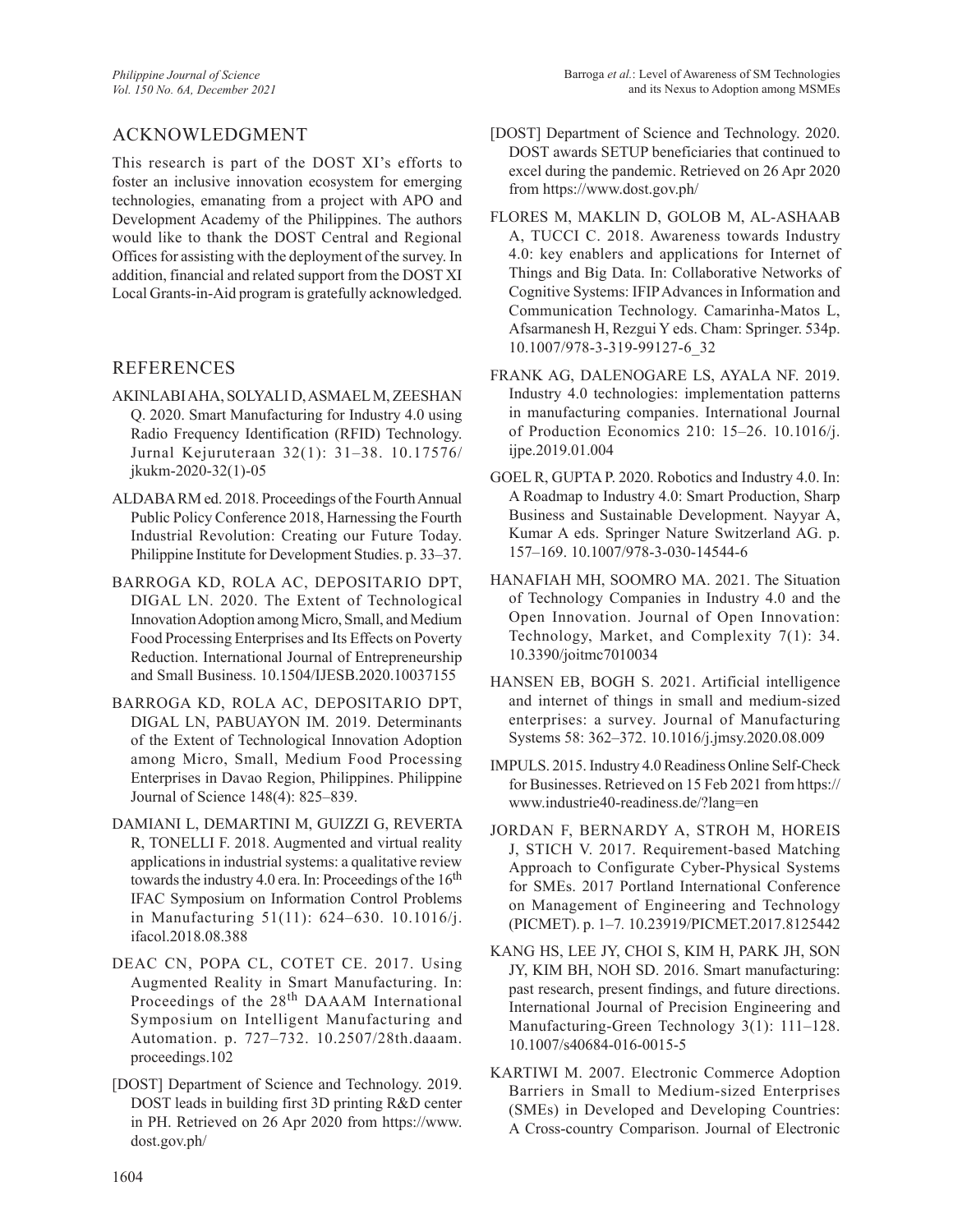Commerce in Organizations 5(3): 35–51. 10.4018/ jeco.2007070103

- KASSAMBARA A. 2017. Practical Guide to Principal Component Methods in R, Edition 1. Statistical Tools for High-throughput Data Analysis (STHDA).
- KIM S, PARK S. 2017. CPS (Cyber Physical System) Based Manufacturing System Optimization. Elsevier B.V. 10.1016/j.procs.2017.11.401
- LICHTBLAU K, STICH V, BERTENRATH R, BLUM M, BLEIDER M, MILLACK A, SCHMITT K, SCHMITZ E, SCHROTER M. 2015. IMPULSindustrie 4.0-readiness. Impuls-Stiftung des VDMA, Aachen-Köln. Retrieved from https://industrie40.vdma. org/documents/4214230/26342484/Industrie\_40\_ Readiness\_Study\_1529498007918.pdf/0b5fd521- 9ee2-2de0-f377-93bdd01ed1c8
- LIU Y, SOROKA A, HAN L, JIAN J, TANG M. 2020. Cloud-based big data analytics for customer insightdriven design innovation in SMEs. International Journal of Information Management. 51p. 10.1016/j. ijinfomgt.2019.11.002
- MANNAN B, KHURANA S. 2012. Enablers and Barriers for Introduction of Robotics as an AMT in Indian Industries (Case of SME's). In: Proceedings of the National Conference on Communication Technologies & Its Impact on Next Generation Computing. International Journal of Computer Applications. 10.13140/2.1.2625.5368
- MARZI G, ZOLLO L, BOCCARDI A, CIAPPEI C. 2018. Additive Manufacturing in SMEs: Empirical Evidences from Italy. International Journal of Innovation and Technology Management 15(1): 1–22. 10.1142/ S0219877018500074
- MASOOD T, SONNTAG P. 2020. Industry 4.0: adoption challenges and benefits for SMEs. Computers in Industry 121: 103261. 10.1016/j.compind.2020.103261
- [MITI] Malaysian Ministry of International Trade and Industry. 2018. Industry4WRD: National Policy on Industry 4.0. Retrieved on 18 May 2021 from https:// www.miti.gov.my/
- MITTAL S, KHAN MA, PUROHIT JK, MENON K, ROMERO D, WUEST T. 2019. A smart manufacturing adoption framework for SMEs. International Journal of Production Research. 10.1080/00207543.2019.1661540
- MOEUF A, PELLERIN R, LAMOURI S, TAMAYO-GIRALDO S, BARBARAY R. 2017. The industrial management of SMEs in the era of Industry 4.0. International Journal of Production Research 56(3): 1118–1136. 10.1080/00207543.2017.1372647
- MULLER M, STEGELMEYER D, MISHRA R. 2018. Investigations on Augmented Reality based maintenance practices within SMEs. In: Proceedings of the 31st International Congress and Exhibition on Condition Monitoring and Diagnostic Engineering Management; 05–08 Jul 2018; Sun City, Rustenburg, South Africa.
- NOTEBOOM B. 1994. Innovation and diffusion in small firms: theory and evidence. Small Business Economics 6(5): 327–347. 10.1007/bf01065137
- [OECD] Organisation for Economic Co-operation and Development. 2021. SME and Entrepreneurship Outlook 2021. Retrieved on 03 Mar 021 from https:// www.oecd.org/economic-outlook/
- PHUYAL S, BISTA D, BISTA R. 2020. Challenges, Opportunities and Future Directions of Smart Manufacturing: A State of Art Review. Sustainable Features 2: 100023. 10.1016/j.sftr.2020.100023
- PRAMANIK PKD, MUKHERJEE B, PAL S, UPADHYAYA BK, DUTTA S. 2020. Ubiquitous Manufacturing in the Age of Industry 4.0: A Stateof-the-Art Primer. In: A Roadmap to Industry 4.0: Smart Production, Sharp Business and Sustainable Development, Chapter 5. Nayyar A, Kumar A eds. p. 73–112. Springer. 10.1007/978-3-030-14544-6\_5
- PREMKUMAR G, ROBERTS M. 1999. Adoption of new information technologies in rural small businesses. Omega, The International Journal of Management Science 27(4): 467–484. 10.1016/S0305- 0483(98)00071-1
- R CORE TEAM. 2021. A language and environment for statistical computing. R Foundation for Statistical Computing, Singapore. Retrieved on 18 May 2021 from http://www.R-project.org/
- RAUCH E, DALLASEGA P, UNTERHOFER M. 2019. Requirements and Barriers for Introducing Smart Manufacturing in Small and Medium-sized Enterprises. IEEE Engineering Management Review 47(3): 87–94. 10.1109/EMR.2019.2931564
- RIVERA MJ, HADJI YASSIN N, QUEDDENG J, ROBIELOS RA. 2020. In: Proceedings of the 5<sup>th</sup> NA International Conference on Industrial Engineering and Operations Management Detroit; 10–14 Aug 2020; Michigan, USA.
- ROGERS EM. 2003. Diffusion of innovations, 5th ed. New York: Free Press. 170p.
- ROGERS EM. 1995. Diffusion of innovations, 4th ed. New York: The Free Press.